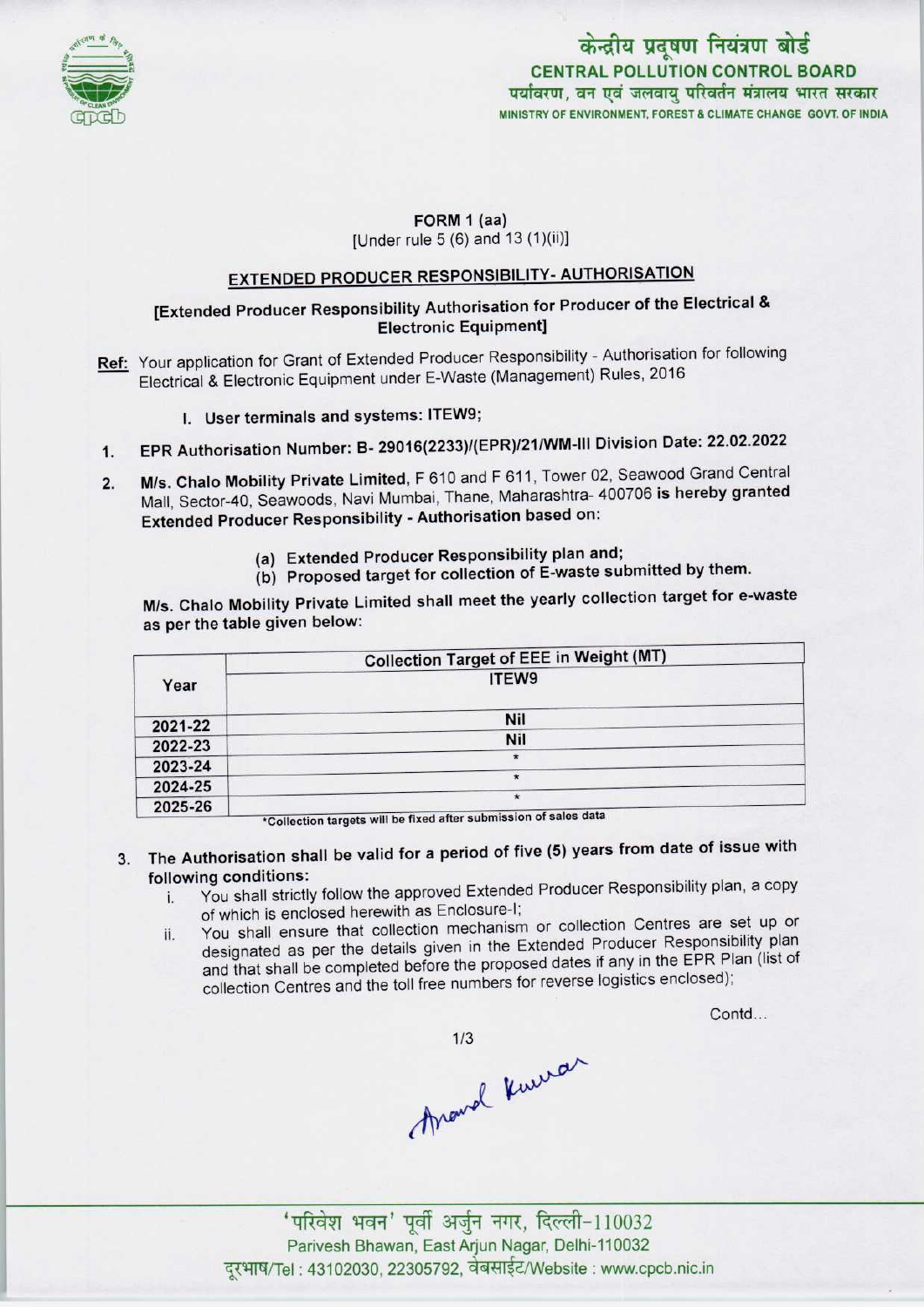

#### From pre page...

- From pre page...<br>that all the collected e-waste is channelized to your dismantler/recycler M/s Greenzon Recycling Pvt. Ltd R-30, UPSIDC Industrial Area,<br>Sikandrabad, Bulandshar and record shall be maintained at dismantler/recycler and You shall ensure that all the collected e-waste is chambitation area, iii. Sikandrabad, Bulandshar and record shall be shall be a shall be shall be shall be shall make such
- You shall maintain records, in Form-2 or these Rules, Choard; y. You shall maintain records, in Form-1 Pollution Control Board;<br>records available for scrutiny by Central Pollution Control Board on or
- before 30th day of June following the financial year to which that returns relates.<br>vi. General Terms & Conditions of the Authorisation: You shall file annual returns in Form-3 to the Gential Venture following relates. V.
- 

- The authorisation shall comply with provisions of the Environment (Protection) Act, a. The authorisation shall comply with provisions of the Ermionment (Figure 2016)<br>1986 and the E-waste (Management) Rules, 2016 made there under;<br>the request of inspection at the request of
- The authorisation or its renewal shall be produced for inspection at the request of an officer authorised by the Central Pollution Control Board; b. The authorisation or its renewal shall be produced for increase.<br>an officer authorised by the Central Pollution Control Board;<br>bell be an officer authorised by the central Producer Responsibility plan should be
- any change in the approved Extended Producer Responsibility production shall informed to Central Pollution Control Board within 15 days on which decision shall
- be communicated by Central Pollution Control Board within sixty days; d. It is the duty of the authorised person to take prior permission of the Central
- Pollution Control Board to close down any collection centre/points or any other<br>facility which are part of the EPR plan;
- An application for the renewal of authorisation shall be made as laid down in sub-<br>rule (vi) of rule of 13(1) the E- Waste (Management) Rules, 2016;<br>The Board reserves right to cancel/amend/revoke the authorisation at any e. An application for the reflexion of authorisation cancel/amend/revoke the authorisation f. The Board reserves right to cancel/amend/revoke the authorisation for  $\frac{1}{2}$ .
- per the policy of the Board or Government.

# vii. Additional Conditions: -

- a) That the applicant will submit annual sales data along with annual returns; a) That the applicant will submit annual sales data along with annual following.
- That the applicant will subting the that the addresses of collection points provided<br>That the applicant has to ensure that the addresses of collection and the collection
- by them in their Entronal;<br>noints/centres are functional;<br>interview of EPR Authorisation in
- That the applicant will submit revised application for growing.  $\frac{1}{100}$  That the applicant  $\frac{1}{100}$  case of applicant adding/changing PRO or changing its EPR Figure collected at collection
- case of applicant  $\frac{1}{2}$  and  $\frac{1}{2}$  or the e-waster conected at  $\frac{1}{2}$  or  $\frac{1}{2}$  and  $\frac{1}{2}$  and  $\frac{1}{2}$  are  $\frac{1}{2}$  and  $\frac{1}{2}$  and  $\frac{1}{2}$  are  $\frac{1}{2}$  and  $\frac{1}{2}$  are  $\frac{1}{2}$  and  $\frac{1}{2}$  ar centres/points or through Buy-back and DRS mentioned in the application should<br>reach to its authorized dismantler/recycler;

Contd

 $2/3$ 

travel Kuwar